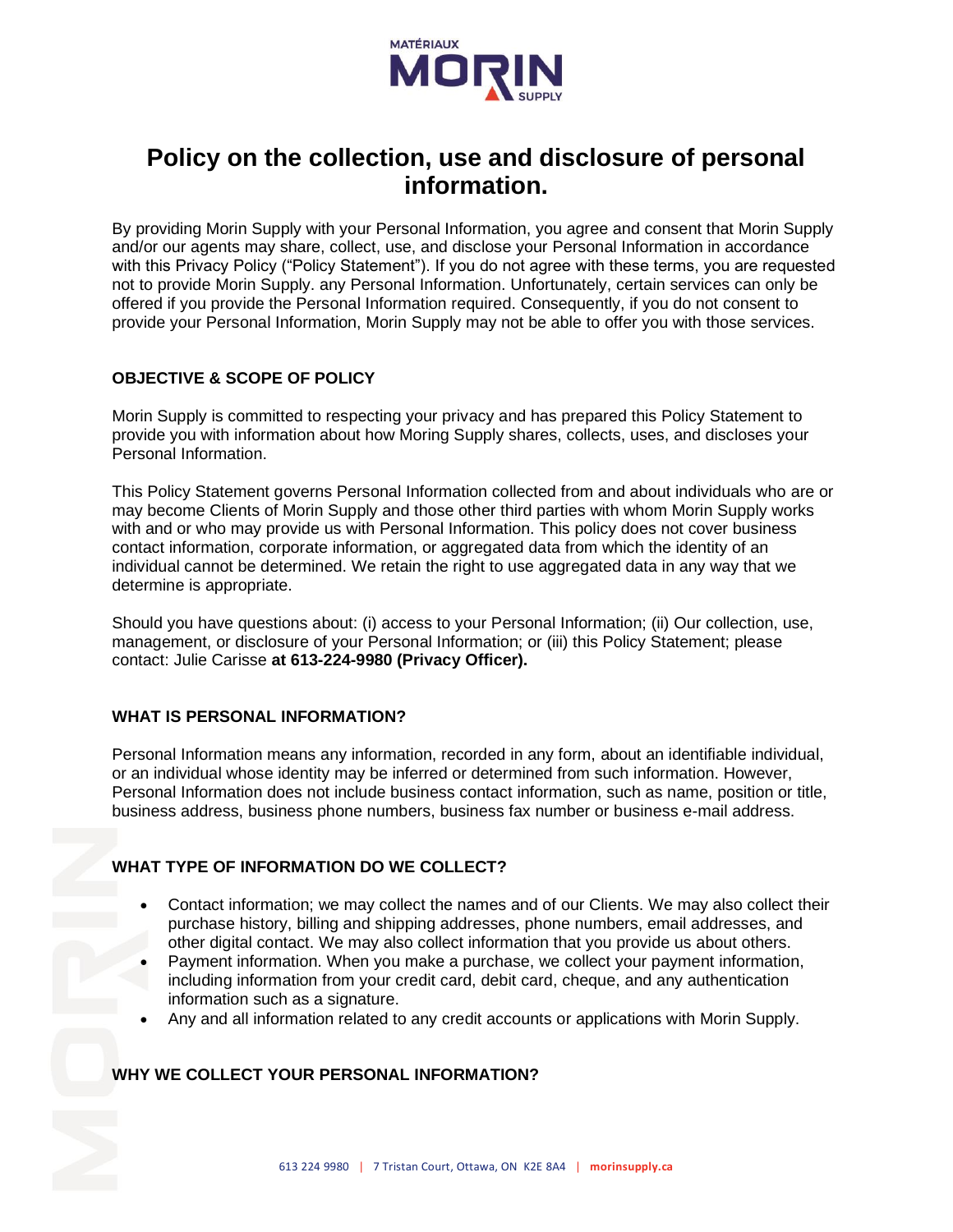

We share, collect, use, and disclose your Personal Information provided in order to:

- Establish credit accounts for clients and assess and update credit accounts on an ongoing basis;
- Process orders:
- Provide products and services to clients;
- Marketing Campaign;
- Where necessary, collect amounts outstanding from clients;
- Manage our relationship with clients:
- Respond to questions and requests for information;
- Meet any legal or regulatory requirement including but not limited to accounting and auditing purposes; and
- Such other purposes consistent with the foregoing purposes.

Our use of Personal Information is limited to these purposes. Unless permitted by law, no personal information is collected, used, or disclosed without first obtaining the consent of the individual. The method of obtaining consent may vary on the circumstances and the sensitivity of the information. Consent may be oral or written, express or implied.

Personal Information is collected, to the extent possible, directly from the individual concerned. However, Morin Supply may collect and use personal information from other sources, including references you have provided, credit bureaus and other groups or companies where collection is necessary for the purposes described above.

# **WITH WHOM YOUR PERSONAL INFORMATION MAY BE SHARED?**

We may disclose your Personal Information to organizations or individuals that perform services on our behalf. Using contractual or other arrangements, we ensure that agents, contractors, or thirdparty service providers, who may receive Personal Information in the course of providing services to Morin Supply or any successor to all or part of your business, agree to use and hold such information solely for the purposes indicated by Morin Supply.

If you apply for credit with Morin Supply any Personal Information you provide may also be disclosed and shared with credit reporting agencies, credit bureaus or to any person or corporation with whom you have or propose to have financial relations.

Please note that there are circumstances where the use and/or disclosure of Personal Information may be justified or permitted or where we are obliged to disclose information *without* consent. Such circumstances may include:

- Where required by law or by order or requirement of a court, administrative agency or other governmental tribunal;
- Where we believe, upon reasonable grounds, that it is necessary to protect the rights, privacy, safety, or property of an identifiable person or group;
- Where it is necessary to establish or collect monies owing to Morin Supply;
- Where it is necessary to permit us to pursue available remedies or limit any damages that Morin Supply May sustain;
- Where the information is public. Where obliged or permitted to disclose information without consent, we will not disclose more information than is required.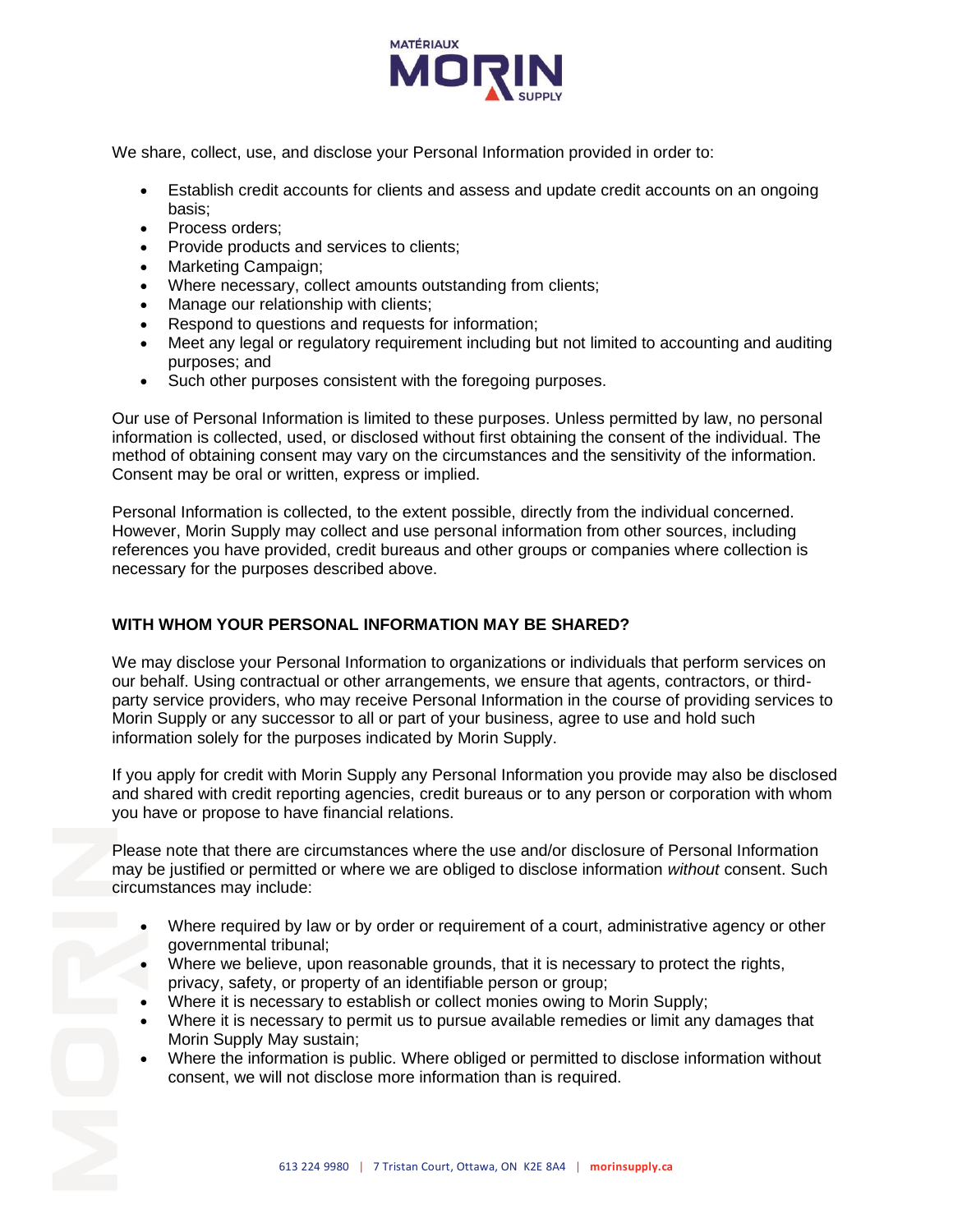

# **ACCURACY OF YOUR PERSONAL INFORMATION**

Morin Supply endeavours to ensure that any personal information provided and in our possession is as accurate, current, and complete as necessary for its intended use. Morin Supply relies on our clients to keep their personal information accurate, complete, and up to date. If Morin Supply becomes aware that personal information is inaccurate, incomplete, or out of date Morin Supply will revise the personal information and, if necessary, use best efforts to inform third parties which were provided with inaccurate information so that those third parties may also correct their records. Should you wish to update or correct any inaccuracies in your personal information in our records please contact the above-named Privacy Officer.

# **HOW LONG WE RETAIN YOUR PERSONAL INFORMATION?**

Morin Supply keeps personal information only as long as is required for the reason(s) it was collected or as required by law. The length of time Morin Supply retains information varies, depending on the product or service and the nature of the information. This period may extend beyond the end of your relationship with Morin Supply, but it will be only for so long as it is necessary for Morin Supply to have sufficient information to respond to any issues that may arise at a later date. When personal information is no longer required for Morin Supply purposes, it will be destroyed, deleted, erased, or converted into an anonymous form.

#### **HOW WE PROTECT YOUR PERSONAL INFORMATION?**

Morin Supply endeavour to maintain adequate physical, procedural, and technical security with respect to our offices and information storage facilities to prevent any loss, misuse, unauthorized access, disclosure, or modification of Personal Information.

We further protect Personal Information by restricting access to it to those employees that the management of Morin Supply. has determined need to know that information in order for Morin Supply to provide our services.

If an employee misuses Personal Information, this will be considered a serious offence for which disciplinary action may be taken, up to and including termination of employment. If any individual or organization misuses personal information – provided for the purpose of providing services to or for Morin Supply. – this will be considered a serious issue for which action may be taken, up to and including termination of any agreement between Morin Supply and that individual or organization. Any and all consequences of such actions are at the full and complete discretion of Morin Supply.

#### **ACCESS TO YOUR PERSONAL INFORMATION**

Morin Supply permits the reasonable right of access and review of Personal Information held by us about an individual to ensure that it is accurate. If an individual believes any Personal Information concerning him or her is not correct, that person may request an update of that information by sending a request to the person named as the Privacy Officer. We reserve the right not to change any Personal Information but will append any alternative text the individual concerned believes appropriate.